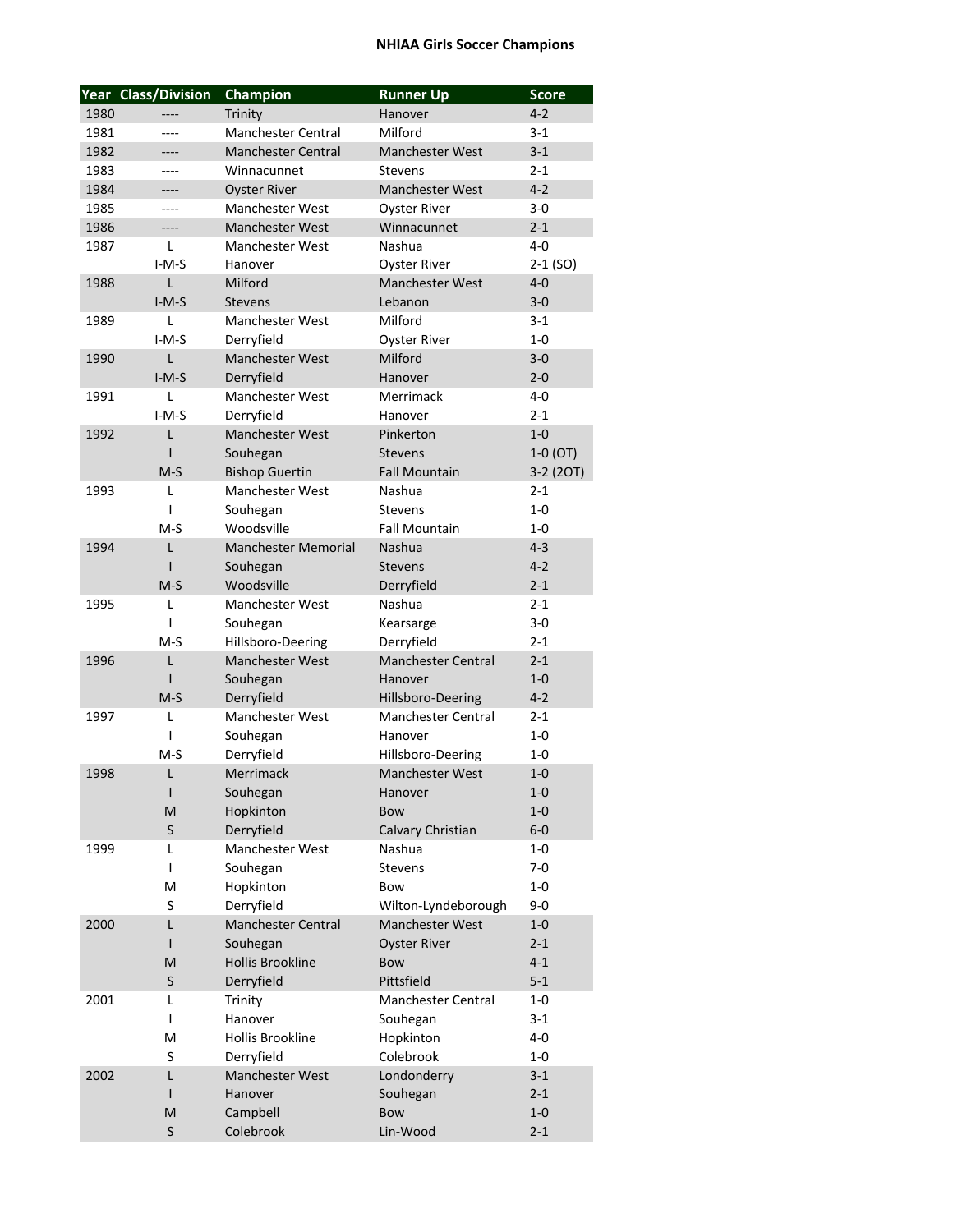## **NHIAA Girls Soccer Champions**

|      | Year Class/Division | Champion                  | <b>Runner Up</b>          | <b>Score</b> |
|------|---------------------|---------------------------|---------------------------|--------------|
| 2003 | L                   | <b>Manchester Central</b> | Keene                     | $1-0$        |
|      | $\mathsf{I}$        | Souhegan                  | St. Thomas                | $1 - 0$      |
|      | M                   | Hopkinton                 | Bow                       | $1 - 0$      |
|      | S                   | Lin-Wood                  | Derryfield                | $2 - 1$      |
| 2004 | L                   | <b>Manchester West</b>    | <b>Bishop Guertin</b>     | $2 - 1$      |
|      | $\mathbf{I}$        | Hanover                   | <b>Oyster River</b>       | $1 - 0$      |
|      | M                   | Hopkinton                 | Raymond                   | $1 - 0$      |
|      | S                   | Groveton                  | Sunapee                   | $2 - 0$      |
| 2005 | L                   | Manchester West           | Pinkerton                 | 3-0          |
|      | $\mathbf{I}$        | Hanover                   | Milford                   | $2 - 0$      |
|      | M                   | <b>Belmont</b>            | Epping                    | $2 - 0$      |
|      | S                   | Derryfield                | Wilton-Lyndeborough       | $1 - 0$      |
| 2006 | L                   | Exeter                    | Merrimack                 | $1-0$        |
|      | $\mathsf{I}$        | St. Thomas                | John Stark                | $1 - 0$      |
|      | M                   | Gilford                   | Raymond                   | $3 - 2$      |
|      | S                   | Wilton-Lyndeborough       | Derryfield                | $1 - 0$      |
| 2007 | L                   | Exeter                    | Pinkerton                 | $2 - 1$      |
|      | I                   | <b>Oyster River</b>       | <b>Hollis Brookline</b>   | $1-0$        |
|      | M                   | Raymond                   | Gilford                   | $3 - 2$      |
|      | S                   | Groveton                  | Wilton-Lyndeborough       | $2 - 1$      |
| 2008 | L                   | <b>Manchester Central</b> | Merrimack                 | $4 - 1$      |
|      | $\mathsf{I}$        | Hanover                   | <b>Hollis Brookline</b>   | $1 - 0$      |
|      | M                   | <b>Fall Mountain</b>      | Sanborn                   | $2 - 0$      |
|      | S                   | Derryfield                | Wilton-Lyndeborough       | $2 - 1$      |
| 2009 | L                   | Exeter                    | <b>Manchester Central</b> | $2 - 0$      |
|      | I                   | St. Thomas                | Hollis Brookline          | $1-0$        |
|      | M                   | <b>Fall Mountain</b>      | Campbell                  | 1-0          |
|      | S                   | Derryfield                | Littleton                 | 1-0          |
| 2010 | ı                   | Exeter                    | Londonderry               | $1 - 0$      |
|      | $\mathsf{II}$       | Lebanon                   | Portsmouth                | $3-1$        |
|      | Ш                   | Campbell                  | Bow                       | $2 - 1$      |
|      | IV                  | Derryfield                | Sunapee                   | $2 - 0$      |
| 2011 | $\mathsf{I}$        | Exeter                    | Concord                   | $4 - 1$      |
|      | Ш                   | Souhegan                  | Hanover                   | $2 - 1$      |
|      | Ш                   | Bow                       | Campbell                  | $2 - 1$      |
|      | IV                  | Sunapee                   | Littleton                 | $2 - 1$      |
| 2012 | $\mathsf{I}$        | Exeter                    | <b>Bedford</b>            | $5 - 1$      |
|      | $\mathsf{II}$       | Milford                   | Souhegan                  | $2 - 1$      |
|      | III                 | Hopkinton                 | <b>Bow</b>                | $1-0$        |
|      | IV                  | Littleton                 | Newmarket                 | $1-0$        |
| 2013 | $\mathsf{I}$        | Bedford                   | Exeter                    | $1-0$        |
|      | $\sf II$            | Souhegan                  | Pembroke                  | $2 - 0$      |
|      | Ш                   | Bow                       | Hopkinton                 | $1-0$        |
|      | IV                  | Sunapee                   | Woodsville                | $1-0$        |
| 2014 | $\mathsf{I}$        | Exeter                    | <b>Bedford</b>            | $3-0$        |
|      | $\mathsf{II}$       | Hanover                   | John Stark                | $2 - 1$      |
|      | III                 | Bow                       | Raymond                   | $2 - 0$      |
|      | IV                  | Derryfield                | Woodsville                | $5 - 1$      |
| 2015 | $\mathsf{I}$        | Pinkerton                 | Londonderry               | 1-0 (PKs)    |
|      | Ш                   | Hanover                   | Portsmouth                | $2 - 0$      |
|      | Ш                   | Bow                       | Raymond                   | $4 - 0$      |
|      | IV                  | Derryfield                | Epping                    | $4 - 3$      |